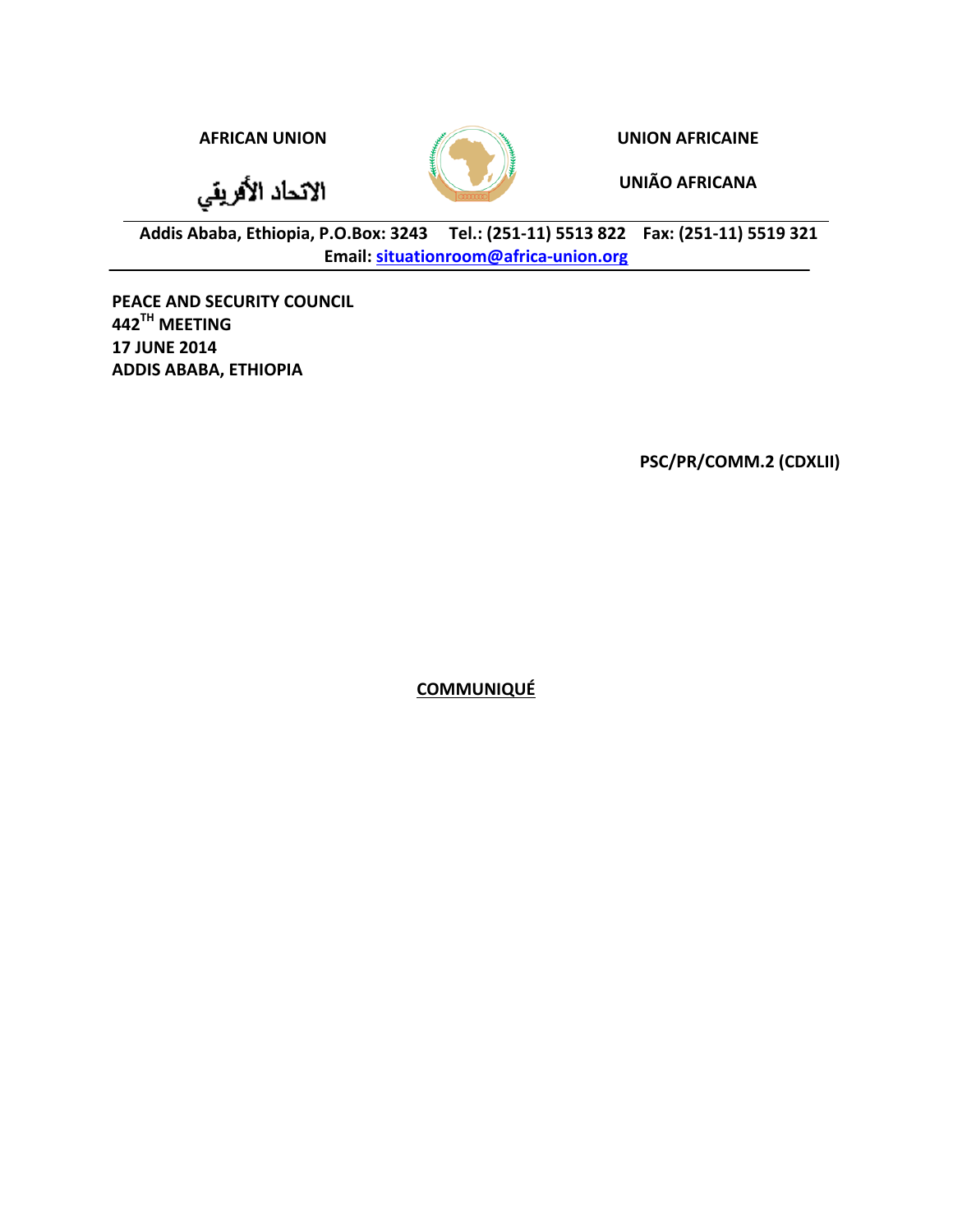## **COMMUNIQUÉ**

The Peace and Security Council of the African Union (AU), at its  $442<sup>nd</sup>$  meeting held on 17 June 2014, adopted the following decision on the situation in the Arab Republic of Egypt:

## **Council,**

1. **Takes note** of the final report of the AU High-Level Panel for Egypt [PSC/PR/3.(CDXLII)], established by the Chairperson of the Commission on 8 July 2013, on the implementation of its mandate, as well as of the presentation made by the Commissioner for Peace and Security;

2. **Recalls** communiqué PSC/PR/COMM.(CCCLXXXIV), adopted at its 384<sup>th</sup> meeting held on 5 July 2013, and press statements PSC/MIN/BR.2(CCCLXXXVII), PSC/PR/BR.2(CCCLXXXIX), PSC/PR/BR.(CCCXC) and PSC/PR/BR.(CCCXCV) adopted at its  $387<sup>th</sup>$ ,  $389<sup>th</sup>$ ,  $390<sup>th</sup>$  and  $395<sup>th</sup>$ meetings held on 29 July, 14 August, 16 August and 13 September 2013, respectively, as well as communiqué PSC/AHG/COMM.3(CDXVI) adopted at its 416<sup>th</sup> meeting held on 29 January 2014 and press statement PSC/PR/BR.(CDXXIX) adopted at its 429<sup>th</sup> meeting held on 16 April 2014. In this regard, Council **reaffirms** the correctness of its decision characterizing the events of 3 July 2013 in Egypt as falling under the definition of unconstitutional changes of Government as stipulated in the relevant AU instruments;

3. **Recalls** the provisions contained in Article 7 (2, 3 & 4) of the Protocol Relating to the Establishment of the Peace and Security Council and the obligation of all AU Member States to comply with the decisions taken by Council in the discharge of its mandate;

4. **Commends** the members of the High-Level Panel, namely former Presidents Alpha Oumar Konaré of Mali and Festus Mogae of Botswana, as well as former Prime Minister Dileita Mohamed Dileita of Djibouti, for the commitment and dedication with which they discharged the mandate entrusted upon them;

5. **Expresses its appreciation** to the Egyptian stakeholders, as well as to the concerned African and international actors, for the cooperation extended to the High-Level Panel in the discharge of its mandate;

6. **Notes** the steps taken in the implementation of the Roadmap announced by the Egyptian interim authorities on 3 July 2013, including the holding of presidential elections on 25, 26 and 27 May 2014, as well as the preliminary statement issued by the AU Elections Observer Mission;

7. **Welcomes** the observations made by the Panel, as contained in paragraphs 63 to 82 of its report, and **endorses** its recommendations, as outlined in paragraphs 83 of the report, in particular with respect to: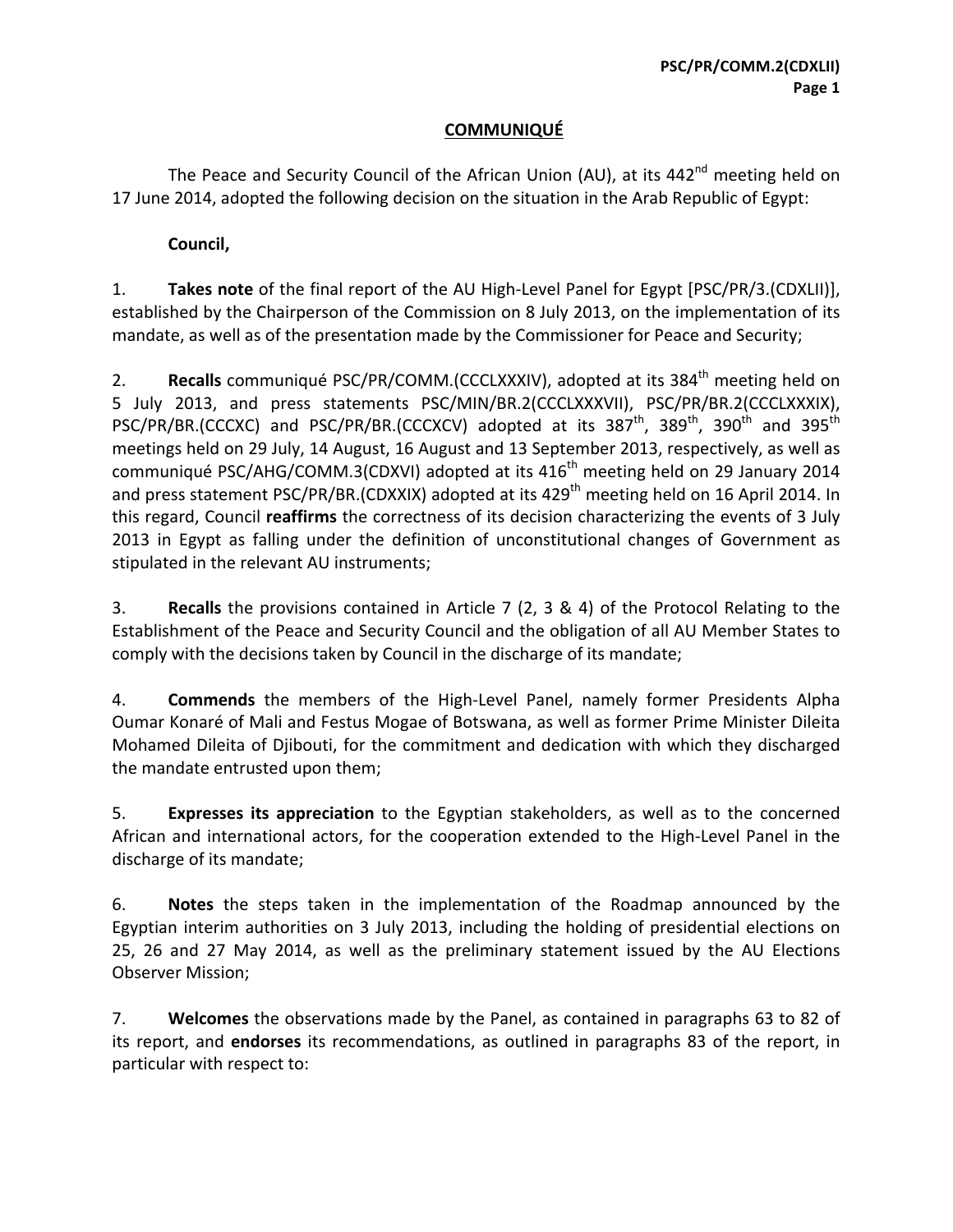- (i) the lifting of Egypt's suspension, considering (a) the progress made in the formal restoration of constitutional order, (b) the fact that the suspension of the country for close to a year has sent a strong message to the Egyptian stakeholders regarding AU's attachment to its principles and instruments, and (c) the need for the AU to remain engaged with Egypt and to accompany the efforts of the Egyptian authorities for the full implementation of the Roadmap,
- (ii) the need to promote national reconciliation and a political process that is representative of all sections of the Egyptian society, so long as they are committed to a peaceful political dialogue and to broaden the political space,
- (iii) the creation of conditions conducive to the holding of transparent, credible and inclusive parliamentary elections, as well as the signing and ratification by Egypt of all AU relevant instruments, notably the African Charter on Democracy, Elections and Governance, and the implementation of the provisions contained therein,
- $(iv)$  respect for human rights, including the early trial, with due process, of all detainees and the release of those against whom there are no charges,
- (v) the elaboration of guidelines to determine the compatibility of popular uprisings with AU's norms on unconstitutional changes of Government,
- (vi) engagement with partners, for them to extend consistent support to AU's efforts towards the implementation of AU's norms on unconstitutional changes of Governments and the promotion of democracy, human rights and good governance, in line with the strategic partnerships between the concerned international actors and the AU,
- (vii) continued engagement of the AU with the Egyptian authorities and other stakeholders, to effectively contribute to the follow-up and implementation of the recommendations made by the Panel, and the submission of regular reports to Council by the Commission, and
- (viii) the imperative for all Member States to fully accept and comply with the decisions of Council, in line with the relevant provisions of the AU Constitutive Act and those of the Protocol Relating to the Establishment of the Peace and Security Council;

8. **Decides** to lift the suspension of the participation of Egypt in AU's activities, as contained in paragraph 6 of communique PSC/PR/COMM.(CCCLXXXIV), and **invites** Egypt to immediately resume its participation in the activities of the AU, on the understanding that this does not constitute a precedent in terms of adherence to the relevant provisions of Decision Assembly/AHG/Dec.269.(XIV) Rev.1 on the prevention of unconstitutional changes of